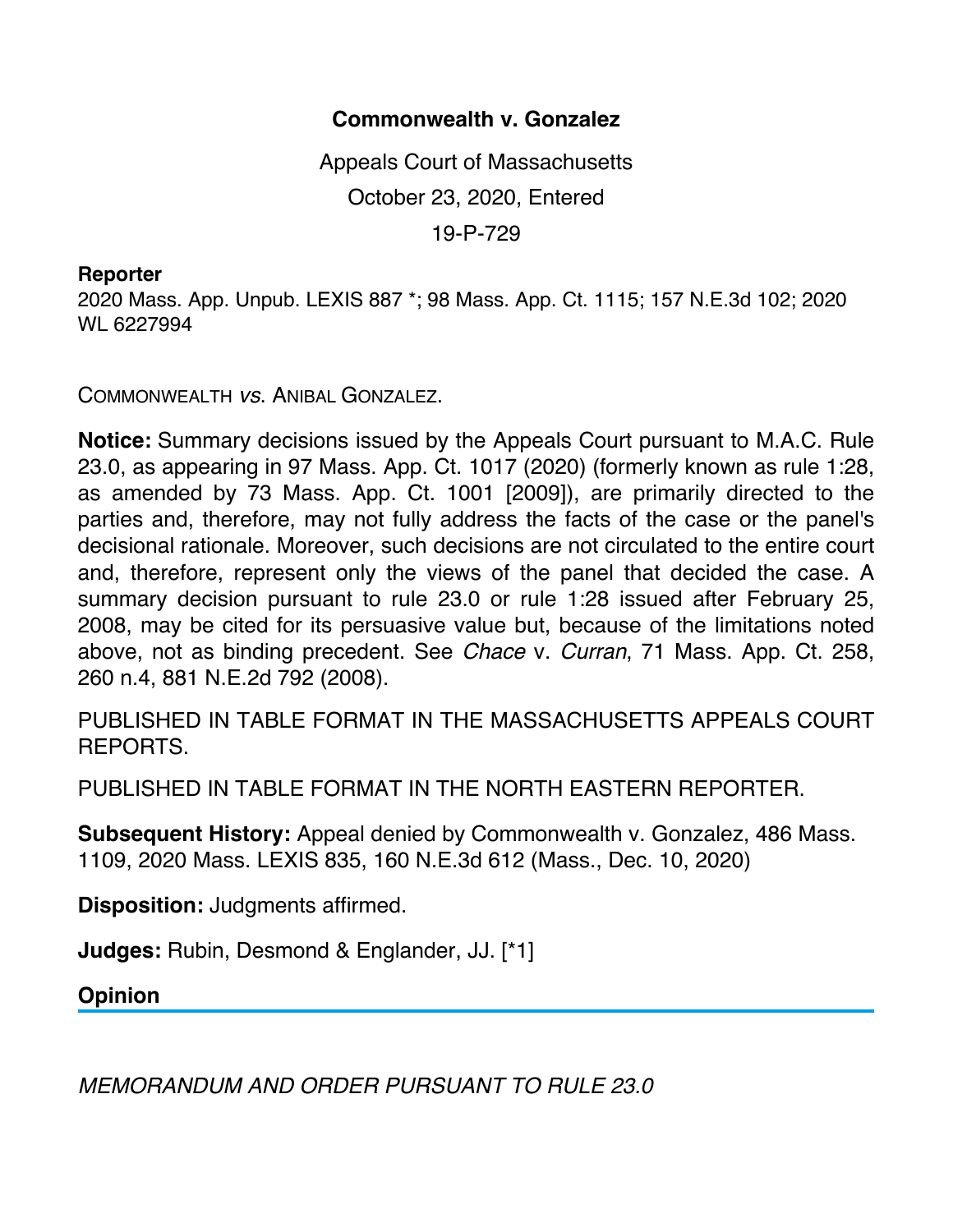The defendant was charged with three counts of indecent assault and battery on a child under the age of fourteen, G. L. c. 265, § 13B, and three counts of rape of a child, G. L. c. 265, § 23, each naming L.R. as the alleged victim. He was convicted of four of the six crimes but acquitted of two counts of rape of a child. He now appeals.

The defendant presents a single issue on appeal. There was testimony during the direct examination of L.R. that the defendant watched her and her two younger brothers all the time as L.R.'s mother worked. There was testimony that there was rarely any other adult at home when the defendant was watching the children, that the mother worked every weekday while the defendant watched the children, and that L.R.'s older sisters were not around because they were out a lot. After the defendant moved to a neighboring apartment with L.R.'s older sister and the sister's children, he would still watch L.R. and the other children, usually with no other adults present. As L.R. was the first child home from school and there was nobody in her apartment, she went directly to the apartment shared by her older sister and the defendant. Only the [\*2] defendant and L.R.'s older sister's baby would be home when L.R. arrived. After L.R.'s family, including her older sister and the defendant, relocated, and while L.R.'s older sister and mother were working, the defendant was still always home to watch L.R. after school.

On direct, the Commonwealth asked L.R. what the defendant said during one particular sexual encounter. L.R. responded that the defendant "was a drug dealer at the time, so he would — ." Defense counsel objected and moved for a mistrial.

The trial judge denied defense counsel's motion for a mistrial, concluding over the defendant's objection that a curative instruction could address any prejudice arising from the witness's statement. The judge found that that inadmissible statement was not purposefully solicited by the Commonwealth and that the witness made no "calculated or volitional decision to introduce a prejudicial and inadmissible accusation before the jury." The judge gave a curative instruction stating that the witness "made some reference to the [d]efendant having been a drug dealer . . . . I'm striking that statement. I am directing you to disregard it." The judge proceeded to explain as follows:

"The reason for my doing [\*3] so goes beyond the fact that the answer was nonresponsive. More fundamentally, whether the [d]efendant was or was not engaged in any such activity is totally irrelevant to the issues that you must decide in this case. So you must not consider the stricken statement in any way in determining whether the Commonwealth has met its burden of proof beyond a reasonable doubt as to any of the six charges that are before you in this case.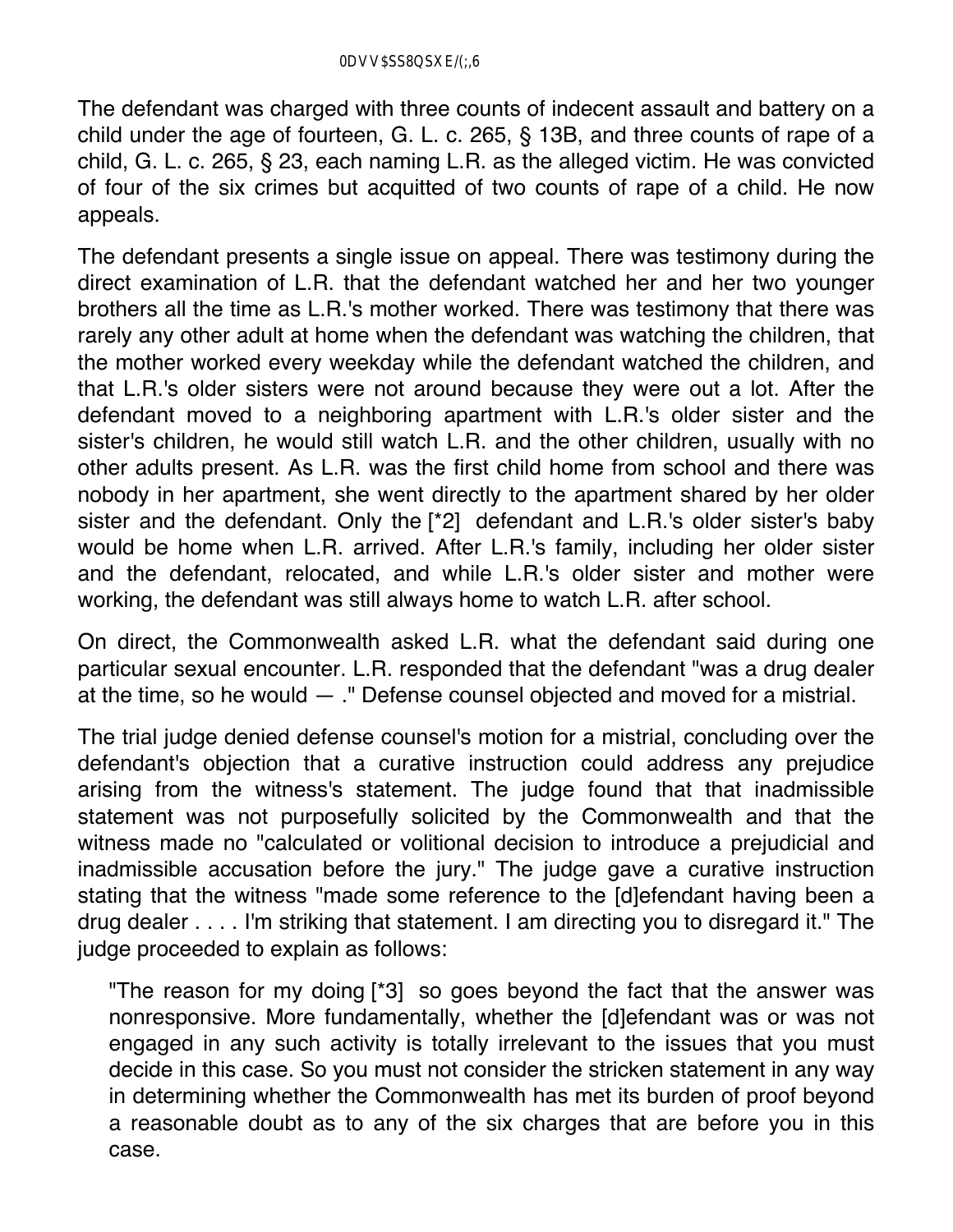"I remind you in that regard that the [d]efendant, Mr. Gonzalez, is not charged in this case with any violation of our drug laws. In fact, the [d]efendant has never been charged with any drug offense.

"It would be grossly unfair to him and a violation of your oath as jurors if you allow yourselves to give any credit whatsoever to the stricken statement.

"Again, you are to disregard it completely."

The defendant argues that denial of a mistrial was, as a matter of law, an abuse of discretion. See *Commonwealth* v. *Bryant*, 447 Mass. 494, 503-504, 852 N.E.2d 1072 (2006). The defendant argues further that the erroneous denial of the motion for a mistrial violated the defendant's right to due process and a fair trial under the Sixth and Fourteenth Amendments to the United States Constitution and under articles 12 and 29 of the Massachusetts Declaration of Rights.

The defendant points out that the question of why the defendant was available for babysitting [\*4] may have been on the minds of the jurors, as the judge said it was on his, as they listened to the testimony. Although that question was not critical to the case, it may be that because that question was on the minds of the jurors, they took particular note of the inadmissible statement by the witness. Indeed, even without such a question, the statement of a witness that a defendant was a drug dealer is not one that is likely to be forgotten by jurors.

Nonetheless, we think that the strong curative instruction was sufficient to address the risk of prejudice from the unsolicited inadmissible remark of the witness such that the judge was not required to grant the motion for a mistrial instead of giving the curative instruction. The judge not only struck the statement and instructed the jurors to disregard it, but also stated at length that it would be unfair, and indeed a violation of their oath, to consider the statement in their deliberations. Indeed, he said, falsely, that the defendant had never been charged with any drug crime when in fact he was once charged, though acquitted, of possession of a class A substance with intent to distribute.<sup>1</sup>

Although not dispositive, we also note that [\*5] the jurors acquitted the defendant of two charges of child rape, which under our court's case law, is some evidence that the jurors were not swayed by emotion in response to the witness's statement. See *Commonwealth* v. *Hampton*, 91 Mass. App. Ct. 852, 855, 81 N.E.3d 796 (2017).

<sup>1</sup> We do not condone the provision of false information to jurors or any judge deliberately lying. Neither party in this case voices any objection to the false statement in the judge's curative instruction, however, and therefore, we voice no opinion on its propriety.